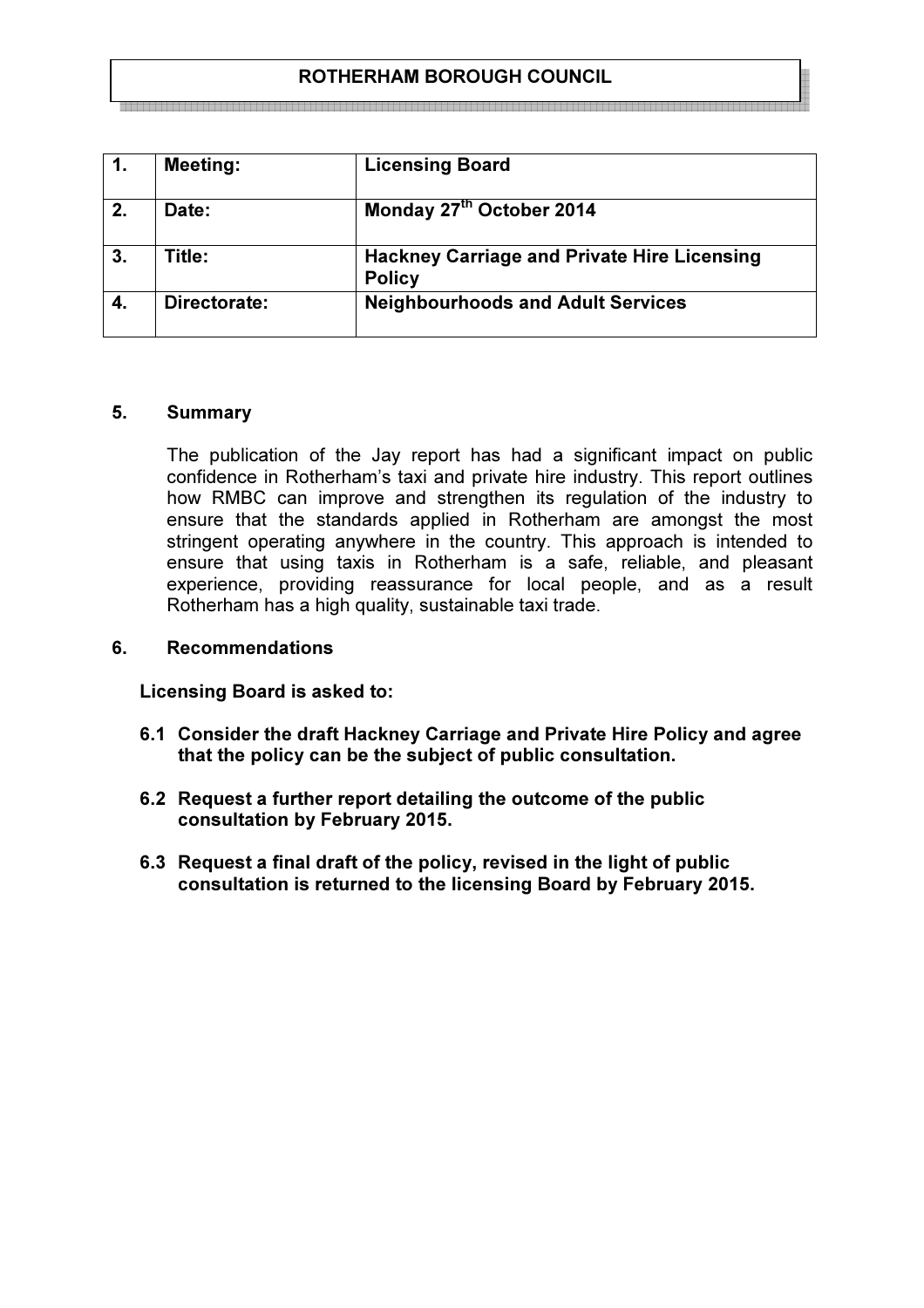## 7. Background

The Alexis Jay report into historical cases of child abuse in Rotherham, published in August 2014, included a number of references to the local taxi trade and taxi drivers. This has impacted significantly on the public perception of the industry and those working within it.

To tackle the potential issues raised by the report and to provide public reassurance, the Council has revisited its approach to taxi trade regulation with a view to improving and strengthening current arrangements.

The Licensing Board received a report on 15<sup>th</sup> September 2014 which recommended that a new comprehensive hackney carriage and private hire policy was introduced. The Board requested that this policy be presented on the  $27<sup>th</sup>$  October 2014. If approved by the Board it is intended that the report will go out to eight weeks' public consultation before returning to the Board with appropriate recommendations and progressing to Full Council for consideration.

This report concerns the new policy which is attached at Appendix A. The policy will encompass a range of matters relating to the taxi trade which are currently dealt with as individual policy or guidance documents. The main elements of this policy will relate to driver, vehicle and operators' standards.

Currently local authorities are able determine their own approach to regulation based on a wide range of Acts of Parliament and guidance documents. Consequently wide variation exists in the standards that apply to the trade from one area to another.

The Law Commission has recently undertaken a review of taxi licensing, publishing its report and a draft bill on the  $23<sup>rd</sup>$  May 2014. If this passes into law as it currently stands, this would herald the introduction of national standards for all taxis (i.e hackney carriages) and private hire vehicles, set by the Secretary of State, with the power for local licensing authorities to set additional standards for taxi services only. Local authorities would, however, remain responsible for issuing licences and enforcement in relation to both taxis and private hire vehicles.

Given the possibility that the draft bill could take a considerable period of time before it reaches the statute book, it is proposed that in the meantime, Rotherham introduces new more stringent standards in accordance with industry best practice, and guidance issued by Local Government Regulation in September 2010.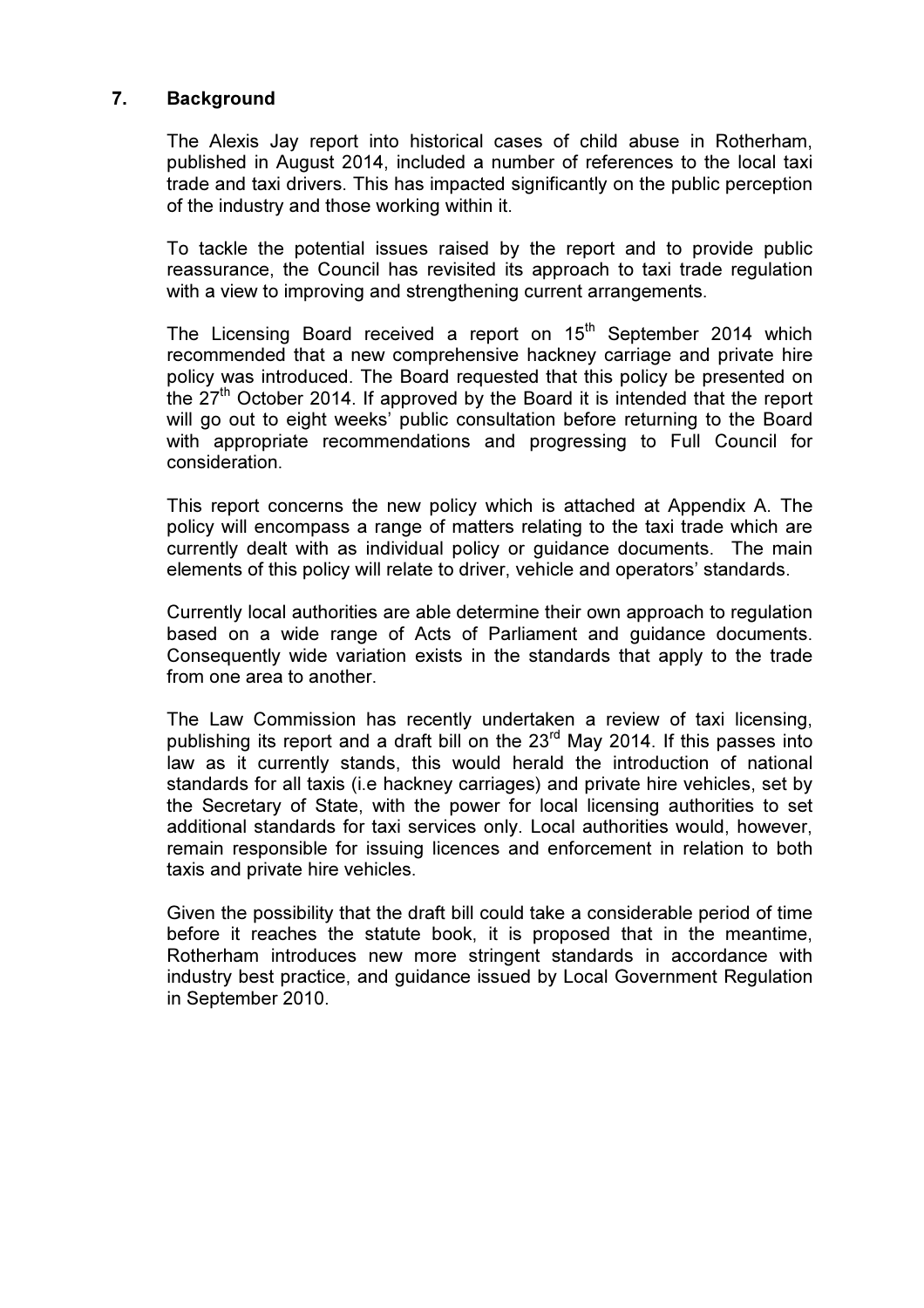# 8. Proposed Policy

The attached policy seeks to raise the standards of the taxi trade operating within the borough. For the first time it brings together in one place the various individual policies which have been used to regulate the trade.

The main elements of this relate to:

- I. Driver Requirements
	- The application process.
	- A more stringent approach to the 'Fit and Proper Person' test.
	- The requirement for Disclosure and Barring Service checks
	- Similar background checks for individuals who have resided abroad
	- An approach to convictions, cautions and concerns which will prevent anyone who is believed to have committed the most serious violent or sexual offences from working as a taxi driver
	- A higher threshold in relation to other offences, especially those concerning dishonesty
	- Training requirements
	- Medical assessments
	- Licence duration
- II. Vehicle Requirements
	- Vehicle specifications
	- Insurance
	- Vehicle age
	- Identification as private hire or hackney carriage
- III. Operator Conditions
	- Requirements for licence
	- Conditions
	- Insurance
	- Potential additional fees if operators work with out of borough drivers.
- IV. Limousines and special purpose vehicles
- V. Compliance, enforcement and quality assurance.

The easy-to-read policy sets out a clear approach to these matters suitable for use by officers, members of the trade or the general public. It contains a series of separate appendices which set out in specific detail the individual elements of the policy.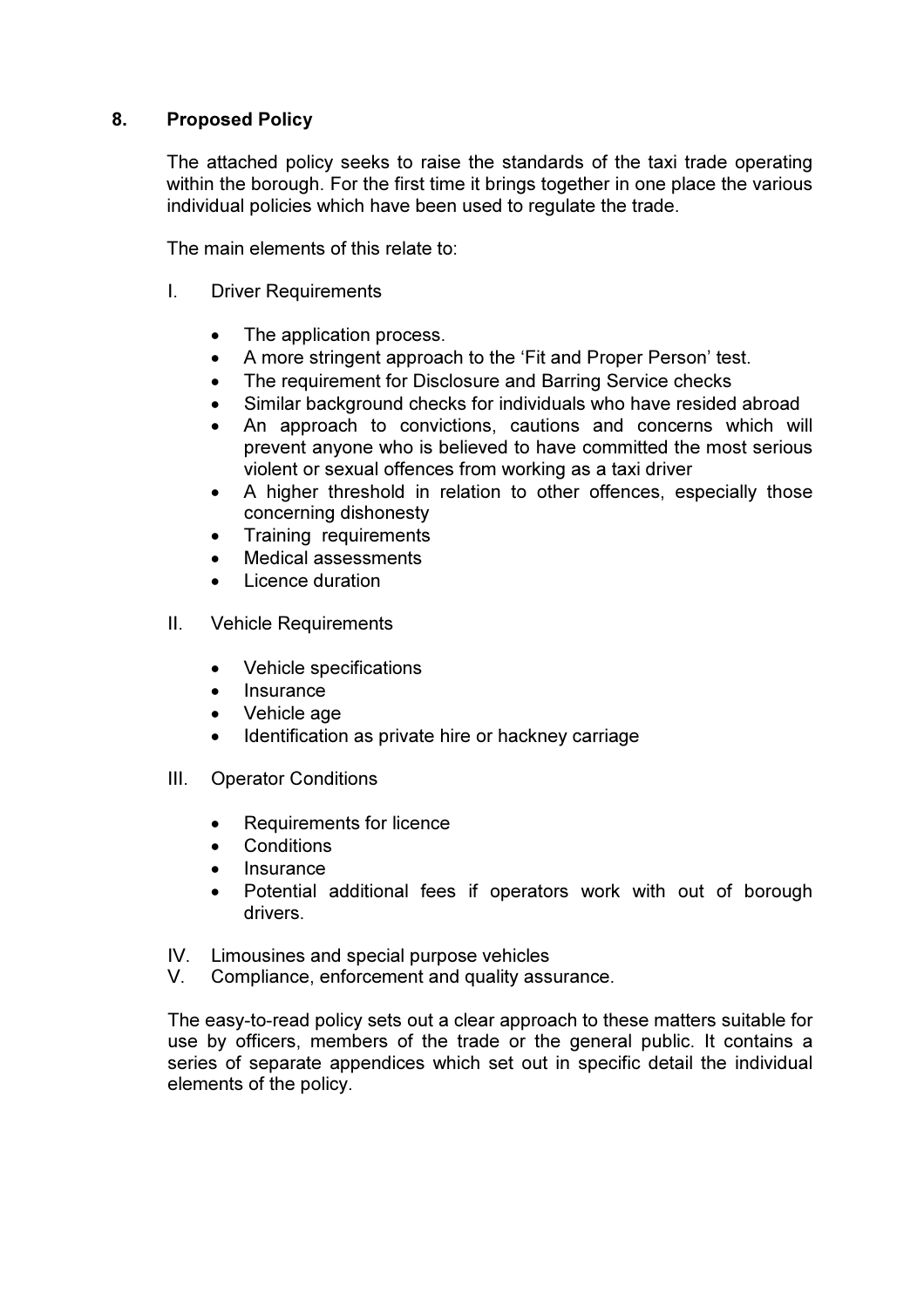# 9. Significant Changes

The policy represents probably the biggest overhaul of licensing policies conducted by this authority at any single point in the last 20 years. As such it introduces a number of major changes.

The main changes include:

- I. The application and vetting process.
	- Drivers will have to successfully complete at their own expense the BTEC Level 2 Certificate "The introduction to the role of the professional private hire and taxi driver". This course will ensure that drivers understand a wide range of relevant matters including customer care, disability awareness, and matters relating to adult and child safeguarding.
	- There will be a new tougher communication and knowledge test
	- The introduction of a dress code.
- II. Past convictions, cautions and concerns
	- The report recommends that the licensing board should ensure that they have sufficient information to make an informed decision on any potential previous criminality. For citizens of the UK that have not lived abroad this is ordinarily achieved by having an Enhanced Disclosure and Barring Service report. Applicants that have lived abroad for considerable periods will need to satisfy the board that they can prove their previous good character.
	- New, significantly more rigorous standards will be applied to the consideration of past criminality. This is particularly the case in respect of offences concerning sexual activity, violence or children and vulnerable adults. Matters concerning dishonesty or drug dealing will also be dealt with more robustly.
- III. Consolidated and updated vehicle standards
	- The consolidation of a range of previous policies
	- Specific conditions relating to car emissions
	- Age restrictions for vehicles
	- New requirements relating to the identification markings of both Hackney Carriages and Private Hire Vehicles
- IV. Revised Limousine and special vehicle standards.
	- Specifically the licensing by this authority of limousines with less than 9 seats.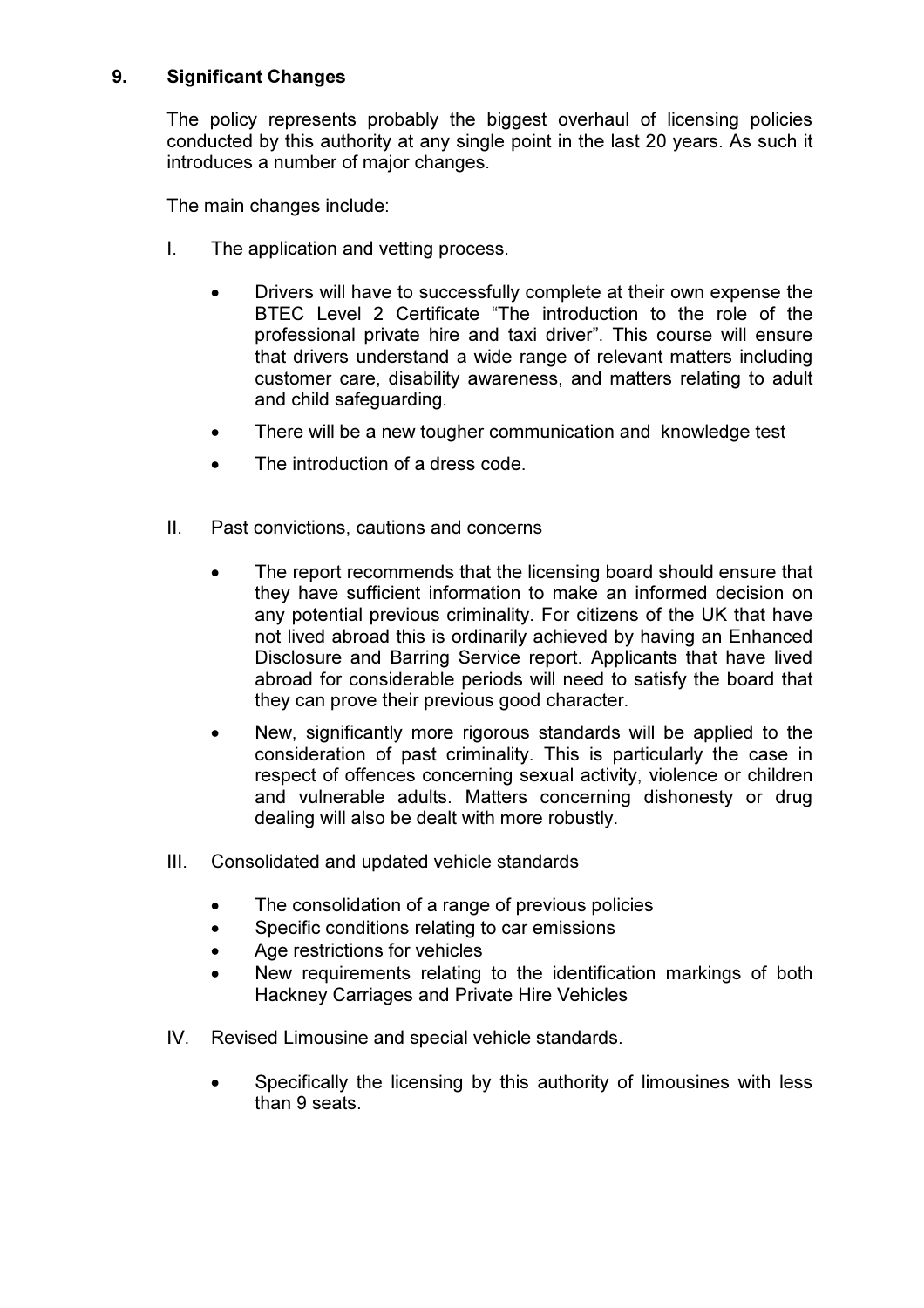- V. Taxi Quality Assurance
	- The introduction of a 'scores on the doors' type approach similar to that employed to grade the level of hygiene within food premises - to offer a degree of quality assurance to customers, to include CCTV as part of the highest standard.
	- A mystery shopping process to assess customer experiences.

## 10. Next Steps

If agreed by Board, it is proposed that the policy becomes the subject of an eight-week public consultation process.

It is proposed that the consultation process comprises the following elements:

- The production of a consultative document summarising the main elements of the new policy. To be distributed to all operators (for sharing with their drivers) and hackney carriage drivers, and other interested bodies on demand
- Publicity for the consultation, including information released to print and broadcast media with links to information online (see below)
- The production of a consultation questionnaire
- The publication on the web of all policy documents, the summary consultation document and the consultation questionnaire.
- Three separate invite only meetings to be held with a small number of representatives from the Hackney Carriage, Private Hire and Operator representative bodies.
- A meeting and/or written consultation with the three MPs,
- A report to the Overview and Scrutiny Management Board to enable member opinion to be included.
- A programme of telephone interviewing to canvass the opinions of approximately 500 members of the public.
- The opportunity for the licensing board to review the outcome of the consultation process, prior to recommending the policy for Council approval.

During this period and subject to feedback an equality analysis will be undertaken by the council's community engagement service.

### 11. Finance

This report has financial implications for both taxi professionals and the council.

For taxi professionals it is inevitable that there will be additional costs relating to the application process (in particular the training course) and also relating to vehicle signage, the provision of newer vehicles and if any specific vehicle upgrades are required. The total cost can only be determined by the owner of the vehicle.